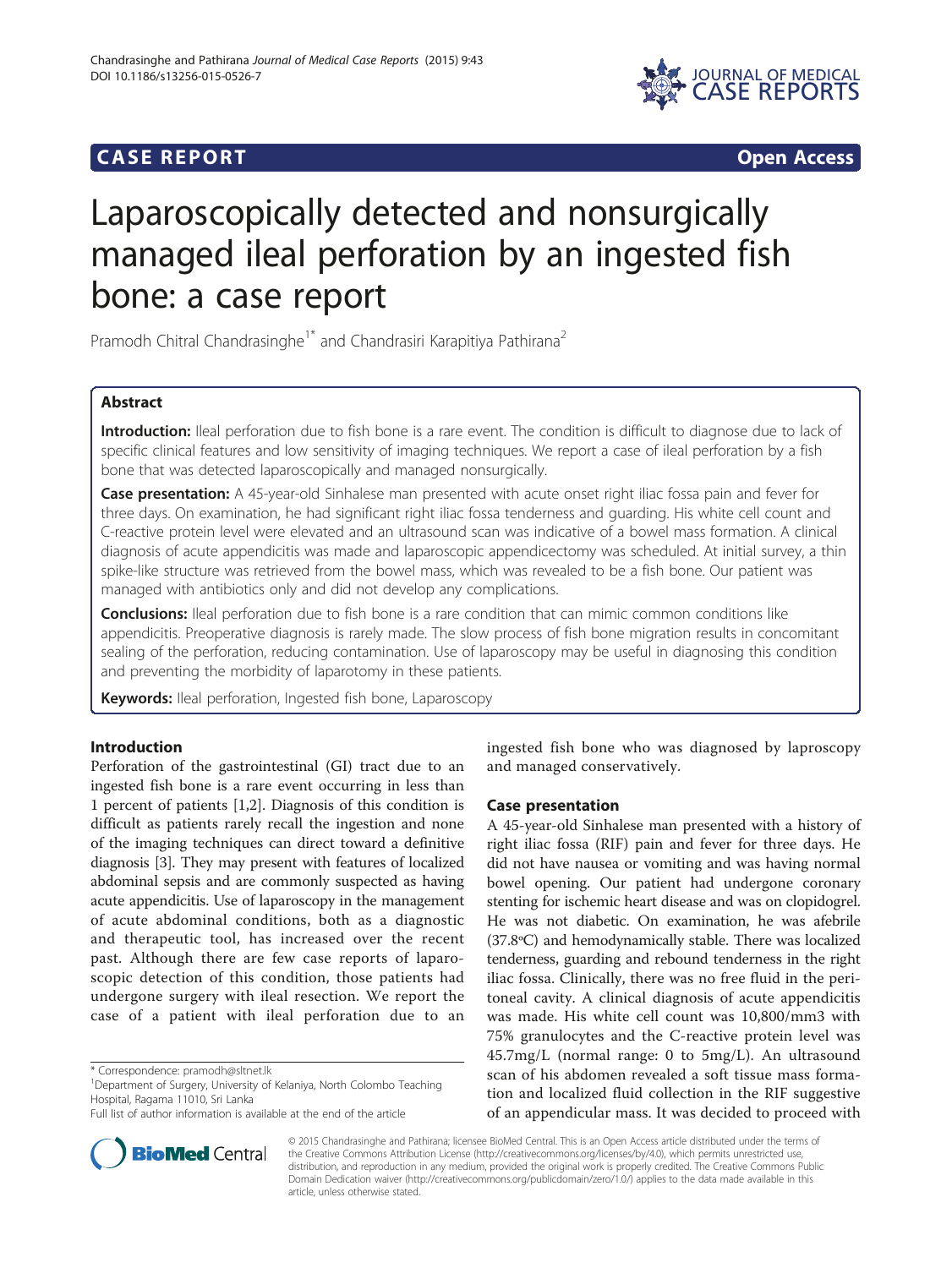a laparoscopic appendicectomy. Pneumoperitoneum was achieved using the open Hassan technique. A 5mm port was inserted supraumbilically and a 5mm telescope was inserted. On initial exploration of the RIF, a mass formation by ileal loops with purulent exudative membrane around the bowel wall and greater omentum was seen (Figure 1). A thin spike-like structure was protruding from the ileum in close proximity to the mass. After retrieval, it was revealed to be a fish bone that had perforated the terminal ileum (Figure 2). The appendix appeared normal. The mass was not disturbed. It was decided to manage the condition with intravenous cefuroxime 750mg and metranidazole 500mg eight hourly as the perforation was already sealed off. Our patient was free of fever and his bowel movements returned by the second day and he was discharged on oral antibiotics. Our patient was found to be well at a clinic review two weeks after discharge.

## **Discussion**

The majority of ingested foreign bodies (FBs) pass through the GI tract uneventfully [[4\]](#page-2-0). Fish bones commonly perforate sites with acute angulations such as the ileocecal junction or the flexures of the colon [[5\]](#page-2-0). They may rarely perforate the appendix or a Meckel's diverticulum [\[3](#page-2-0)]. Ileal perforation can result in abscess formation



Figure 1 Laparoscopic image of the bowel and omentum covering the site of the perforation.



and commonly presents with right iliac fossa pain mimicking acute appendicitis. This patient presented with features of acute appendicitis with mass formation. The clinical, biochemical and ultrasonic findings were favoring the diagnosis of appendicitis. A computed tomography (CT) scan was not performed as it is not a routine investigation in appendicitis. In a majority of previous cases, reported CT scans were performed as a supportive investigation although the sensitivity of CT scans in detecting a fish bone is low [[6\]](#page-2-0). A perforation when detected by CT scan can appear as a segmental intestinal wall thickening, localized pneumoperitoneum, localized fatty infiltration, or associated intestinal obstruction. However, none of these findings is specific, and the definitive diagnosis is made by identification of the calcified FB [\[6](#page-2-0)]. The visualization of fish bones depends on the degree of calcification and varies with the species of fish [[7](#page-2-0)]. Perera et al. have reported a case of fish bone migration to the liver diagnosed with typical ultrasonic features [[8](#page-2-0)]. This phenomenon occurs when the bone perforates the hepatic flexure. Most of the previously reported cases were managed operatively with resection of small bowel and anastomosis [[9,10](#page-2-0)]. This patient could be managed expectantly as the perforation was already partially sealed off by omentum and fibrinous exudate. An attempt was not made to apply a stitch to the site as the suture would have cut through inflamed tissue and the omental cover would have be disturbed in the process. The peritoneal cavity did not have gross contamination by intestinal content in this patient. This is a well-recognized feature of perforations caused by fish bones as the perforation is caused by impaction and progressive erosion of the FB through the intestinal wall. This also limits the passage of large amounts of intraluminal air into the peritoneal cavity making it difficult to be detected in radiography [[5\]](#page-2-0). The increasing use of laparoscopy for appendicectomy and as a